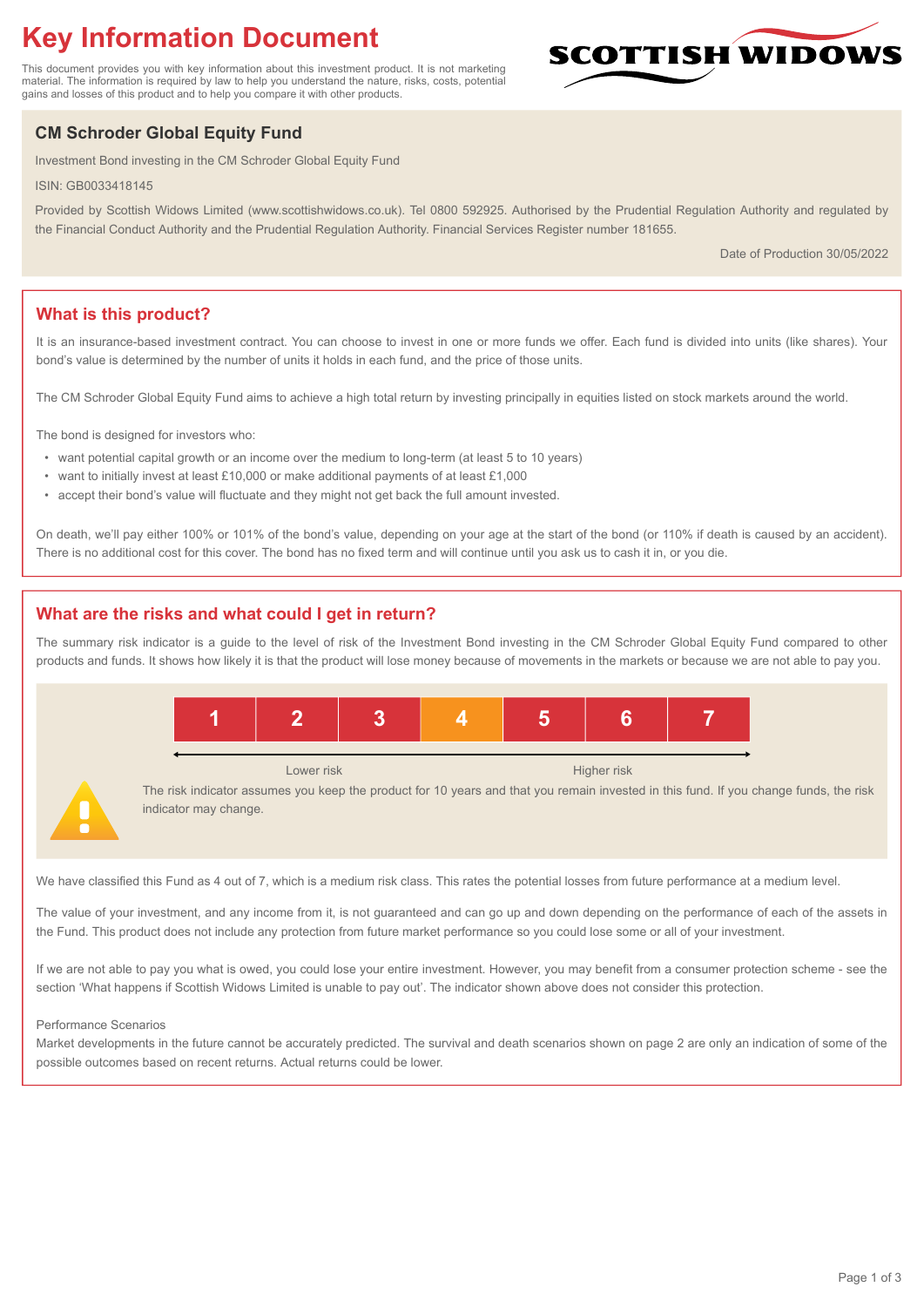

#### **What are the risks and what could I get in return? (continued)**

This table shows the money you could get back over the next 10 years, under different scenarios, assuming that you invest £10,000. The figures below assume no withdrawals are taken and do not allow for any Large Fund Bonus which may apply. The scenarios shown illustrate how your investment could perform. You can compare them with the scenarios of other products. The scenarios presented are an estimate of future performance based on evidence from the past on how the value of this investment varies, and are not an exact indicator. What you get will vary depending on how the market performs and how long you keep the investment. The stress scenario shows what you might get back in extreme market circumstances, and it does not take into account the situation where we are not able to pay you. The death scenario assumes investments perform in line with the moderate scenario.

The figures shown include all the costs of the product itself, but may not include all the costs that you pay to your adviser. The figures do not take into account your personal tax situation, which may also affect how much you get back. Before deciding to invest, you should read the Additional Information Document for more information on the risks and what you might get back. See page 2 for information on how the performance scenarios are calculated.

| <b>Investment £10,000</b> |                                                    |            |           |                                             |  |  |  |
|---------------------------|----------------------------------------------------|------------|-----------|---------------------------------------------|--|--|--|
|                           |                                                    | 1 year     | 5 years   | 10 years<br>(Recommended<br>holding period) |  |  |  |
| <b>Survival Scenarios</b> |                                                    |            |           |                                             |  |  |  |
| <b>Stress scenario</b>    | £2,744<br>What you might get back after costs      |            | £4,368    | £2,935                                      |  |  |  |
|                           | Average return each year                           | $-72.56%$  | $-15.26%$ | $-11.54%$                                   |  |  |  |
| Unfavourable scenario     | What you might get back after costs                | £8,600     | £8,517    | £9,569                                      |  |  |  |
|                           | Average return each year                           | $-14.00\%$ | $-3.16%$  | $-0.44%$                                    |  |  |  |
| Moderate scenario         | What you might get back after costs                | £10,587    | £13,554   | £18.458                                     |  |  |  |
|                           | Average return each year                           | 5.87%      | 6.27%     | 6.32%                                       |  |  |  |
| Favourable scenario       | What you might get back after costs                | £13,021    | £21,550   | £35,570                                     |  |  |  |
|                           | 30.21%<br>Average return each year                 |            | 16.60%    | 13.53%                                      |  |  |  |
| <b>Death scenarios</b>    |                                                    |            |           |                                             |  |  |  |
| Insured event             | What your beneficiaries might get back after costs | £10,693    | £13,689   | £18,642                                     |  |  |  |

#### **What happens if Scottish Widows is unable to pay out?**

Your Plan is fully covered by the Financial Services Compensation Scheme. More information about compensation arrangements is available from the Financial Services Compensation Scheme, who can be contacted on 0800 678 1100 or 0207 741 4100 or via their website at www.fscs.org.uk

# **What are the costs?**

The Reduction in Yield (RIY) shows what impact the total costs you pay will have on the investment return you might get. The total costs take into account one-off, ongoing and incidental costs. The amounts shown here are the cumulative costs of the product itself, for three different holding periods. The monetary figures shown assume you invest £10,000 and investments perform in line with the moderate scenario. The figures are estimates and may change in the future. The person selling you or advising you about this product may charge you other costs. If so, this person will provide you with information about these costs, and show you the impact that all costs will have on your investment over time.

| Investment £10,000              |                             |                              |                            |  |  |  |
|---------------------------------|-----------------------------|------------------------------|----------------------------|--|--|--|
| <b>Scenarios</b>                | If you cash in after 1 year | If you cash in after 5 years | If you cash in at 10 years |  |  |  |
| Total costs                     | £242                        | £1,096                       | £2,397                     |  |  |  |
| Impact on return (RIY) per year | 2.35%                       | 1.92%                        | 1.87%                      |  |  |  |